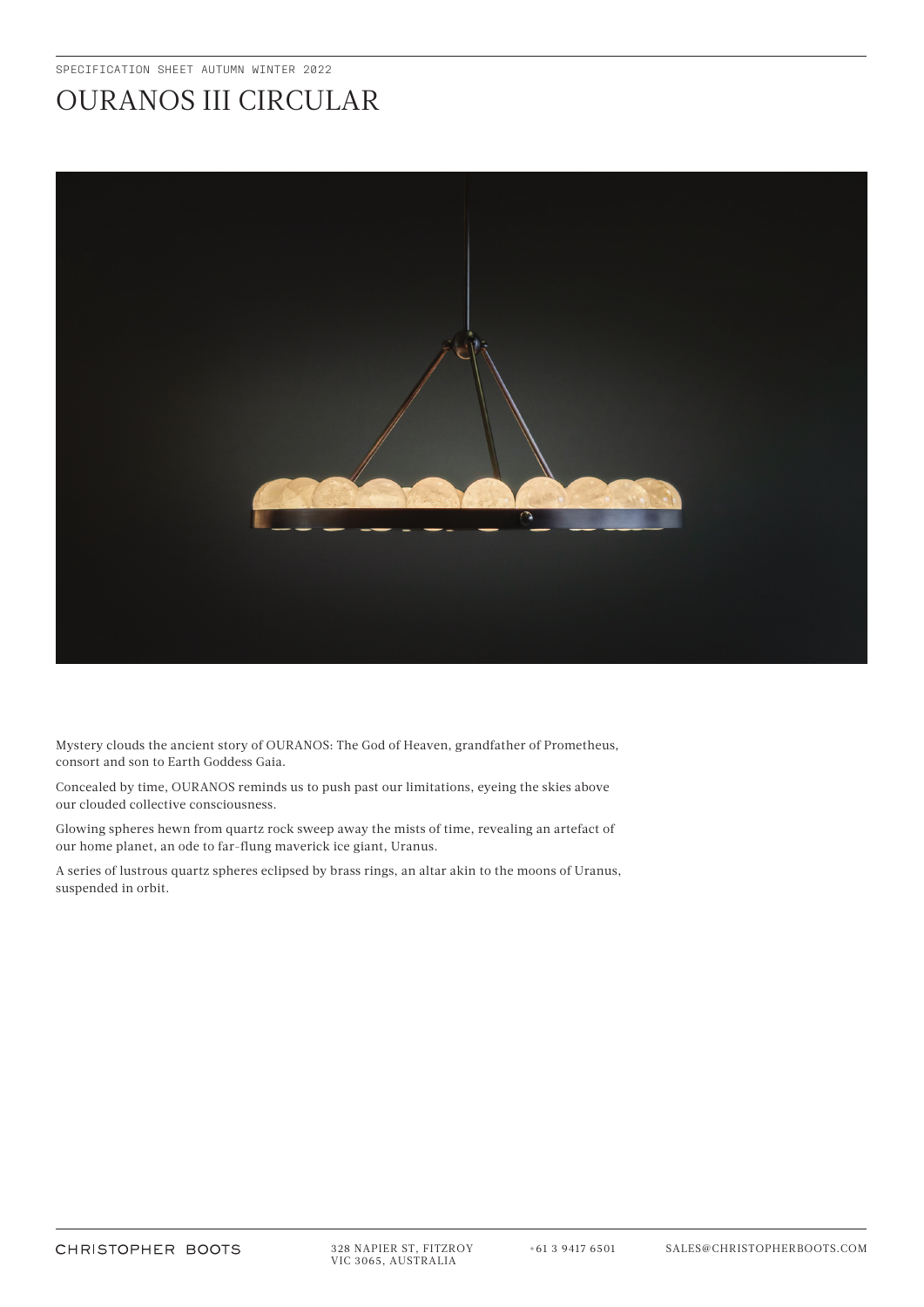## OURANOS III CIRCULAR SMALL



FRONT VIEW SIDE VIEW SIDE VIEW

| SPECIFICATIONS                                                       | PRODUCT OPTIONS                                                                                                                 | WARRANTY                                                                                                |
|----------------------------------------------------------------------|---------------------------------------------------------------------------------------------------------------------------------|---------------------------------------------------------------------------------------------------------|
| Ordering Code:<br>QUR.3.S                                            | Ouartz:<br>CO.<br>Clear Quartz                                                                                                  | 3 Years Fixture<br>3 Years Power Supply Unit<br>3 Years LED                                             |
| Lamp:<br>24V LED WW 2700K<br>Lumens:<br>5206 LM                      | Finishes:<br>Aged Brass<br>AB<br>Brushed Brass<br><b>BB</b><br>Dark Bronze<br>$\Box$<br>MP<br>Mottled Patina                    | Ouranos II Round is a solid<br>fixture that will require<br>very little maintenance over<br>the years.  |
| Voltage:<br>24V DC                                                   | Verdigris<br><b>VER</b><br>Suspension:                                                                                          | If your Ouranos III Round is<br>treated with care, it will<br>shine brightly for many years<br>to come. |
| Watts:<br>94W                                                        | ROD Vertical Rod<br>$Canopy: *$                                                                                                 | Ouartz is a mineral formed<br>by the Earth. Each crystal                                                |
| Weight:<br>Approx. 45kg*<br>*Exclusive of canopy                     | DS<br>Dome Surface<br>Round Flush Medium<br><b>RFM</b><br>Round Flush Large<br><b>RFL</b><br>Round Surface Medium<br><b>RSM</b> | piece will be unique due to<br>natural variation of tone and<br>clarity.                                |
| Inclusions:<br>24 Quartz crystal spheres<br>Power Supply Unit x 150W | RSL<br>Round Surface Large<br>*Refer to Canopy Specification<br>Guide                                                           | Contact us for custom<br>variations.<br>120/<br><b>IP20</b>                                             |
| Exclusions:<br>User Interface, Dimmer Unit                           |                                                                                                                                 | 240V                                                                                                    |

Installation should only be undertaken by a qualified professional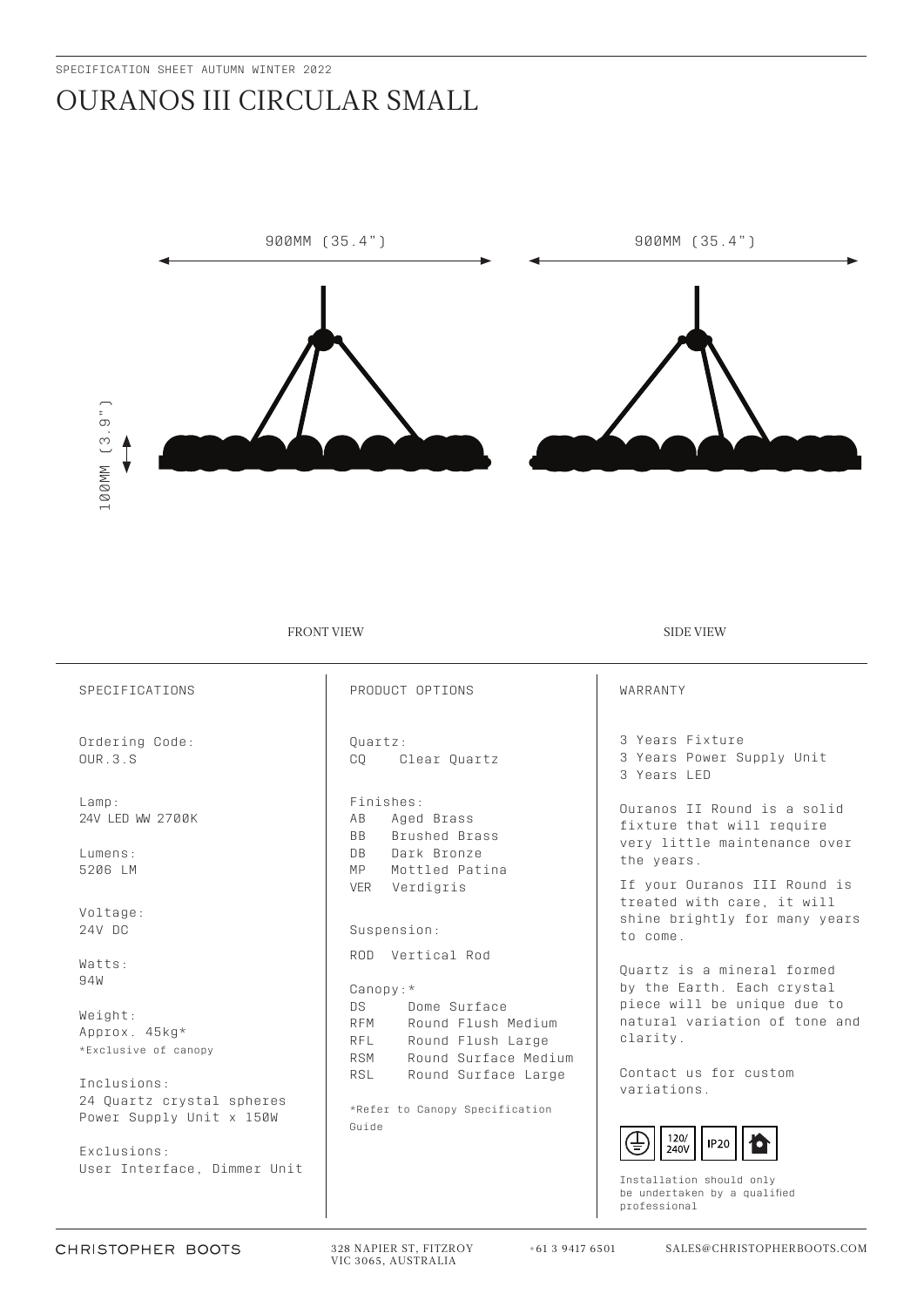## OURANOS III CIRCULAR MEDIUM



FRONT VIEW SIDE VIEW SIDE VIEW

| SPECIFICATIONS                                                       | PRODUCT OPTIONS                                                                                                                 | WARRANTY                                                                                                |
|----------------------------------------------------------------------|---------------------------------------------------------------------------------------------------------------------------------|---------------------------------------------------------------------------------------------------------|
| Ordering Code:<br>QUR.3.M                                            | Ouartz:<br>Clear Quartz<br>CO.                                                                                                  | 3 Years Fixture<br>3 Years Power Supply Unit<br>3 Years LED                                             |
| Lamp:<br>24V LED WW 2700K<br>Lumens:                                 | Finishes:<br>Aged Brass<br>AB<br><b>BB</b><br>Brushed Brass<br>Dark Bronze<br><b>DB</b>                                         | Ouranos II Round is a solid<br>fixture that will require<br>very little maintenance over<br>the years.  |
| 7092 LM<br>Voltage:<br>24V DC                                        | MP<br>Mottled Patina<br>Verdigris<br><b>VER</b><br>Suspension:                                                                  | If your Ouranos III Round is<br>treated with care, it will<br>shine brightly for many years<br>to come. |
| Watts:<br>129W                                                       | ROD Vertical Rod<br>$Canopy: *$                                                                                                 | Ouartz is a mineral formed<br>by the Earth. Each crystal                                                |
| Weight:<br>Approx. 55kg*<br>*Exclusive of canopy                     | DS<br>Dome Surface<br>Round Flush Medium<br><b>RFM</b><br>Round Flush Large<br><b>RFL</b><br>Round Surface Medium<br><b>RSM</b> | piece will be unique due to<br>natural variation of tone and<br>clarity.                                |
| Inclusions:<br>32 Quartz crystal spheres<br>Power Supply Unit x 150W | Round Surface Large<br><b>RSL</b><br>*Refer to Canopy Specification<br>Guide                                                    | Contact us for custom<br>variations.<br>120/<br>$ $ IP20                                                |
| Exclusions:<br>User Interface, Dimmer Unit                           |                                                                                                                                 | 240V                                                                                                    |

Installation should only be undertaken by a qualified professional